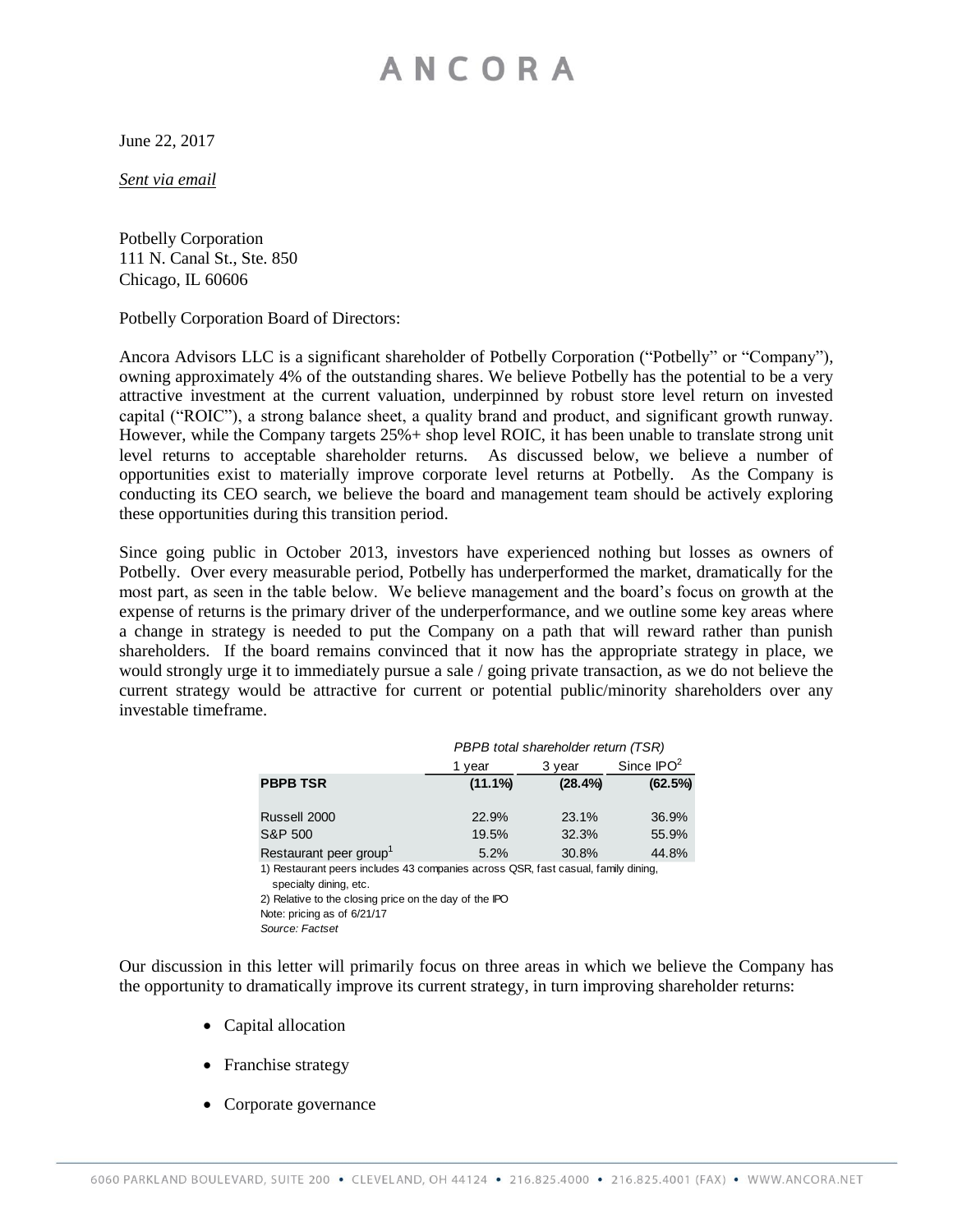We see a viable path to more than double the current share price if the Company adopts a strategy that would benefit shareholders and focus on ROIC. We hope to engage in a constructive dialogue with the board to ensure the Company is doing all it can to promote shareholder value. However, we have significant experience in corporate activism, and particularly given the unacceptable total shareholder returns since the Company's IPO and low levels of stock ownership on the board, we will not hesitate to use whatever means necessary to ensure that the best interests of shareholders are represented.

#### **Capital allocation**

 $(0 \text{ in } \text{mm})$ 

Since the beginning of 2011, when the Company began to more aggressively expand its store footprint, Potbelly has spent approximately \$212 million on capital expenditures. Relative to the Company's \$14 IPO in 2013, the share price of the Company has declined  $\sim$ 20% (-63% when considering the closing price of the IPO date), or roughly \$70 million in market capitalization based on today's share count. Through this period, the Company has continued to aggressively grow locations, despite significant deterioration in the return profile of its stores. While the Company was investing at very attractive returns on incremental capital in 2011, the cumulative return on capital invested since 2011 has been on a consistent decline:

| <b>ROIIC</b>                                      | 25.0% | 19.6% | 15.7% | 11.6% | 11.8% | 12.8% | 9.6%  |  |  |  |
|---------------------------------------------------|-------|-------|-------|-------|-------|-------|-------|--|--|--|
| Cumulative invested capital (capex)               | 17.8  | 43.7  | 71.8  | 101.0 | 136.7 | 173.4 | 212.6 |  |  |  |
| Incremental Adj. EBITDA (vs. 2010) <sup>(1)</sup> | 4.4   | 8.6   | 11.3  | 11.8  | 16.1  | 22.2  | 20.4  |  |  |  |
|                                                   | 2011  | 2012  | 2013  | 2014  | 2015  | 2016  | 2017E |  |  |  |
| Return on cumulative incremental invested capital |       |       |       |       |       |       |       |  |  |  |
|                                                   |       |       |       |       |       |       |       |  |  |  |

1) EBITDA = EBIT + D&A + SBC + impairment / closures / IPO costs. Incremental to 2010 EBITDA

Given that Potbelly's capital structure is currently comprised of 100% equity, the Company's cost of capital is above 10% today (and most likely greater than 12%), implying that the invested capital in recent years is likely destroying shareholder value.

Given that the Company's ROIIC is under-earning its cost of capital, we believe management and the board should immediately curtail store expansion, particularly ahead of both the hiring of a new CEO and the outcome of the Company's Shop 2020 initiative. Of the over \$40 million in operating cash flow expected to be generated by the Company in 2017, nearly all of that is designated for capital spend, primarily for store expansion. We believe that a more prudent ratio of capital spend / EBITDA would be  $\sim$  50% versus the near 100% ratio today, with a focus on growing only the company's highest conviction locations and leaving the Company dry powder to deploy for accretive share repurchases at an attractive current valuation.

While shop AUV's have remained relatively consistent since the IPO, restaurant margins have declined nearly 200bps. AUV's have been supported by price increases by the Company, however traffic trends have weakened, rendering the Company incapable of offsetting increasing occupancy costs and labor inflation. Given that Potbelly has historically been primarily a one-daypart concept and traffic growth has remained elusive, we believe the most logical solution for concept is to shrink the square footage and reduce capital spend of new unit builds, particularly as the consumer gravitates more towards outof-store consumption and delivery.

At a recent conference, The Company's CFO Mike Coyne discussed potential new models for the concept:

"We've had, while our average shop investment is \$600,000 we have some that we spent dramatically less than that and our average square foot is little over 2,000, and we've had a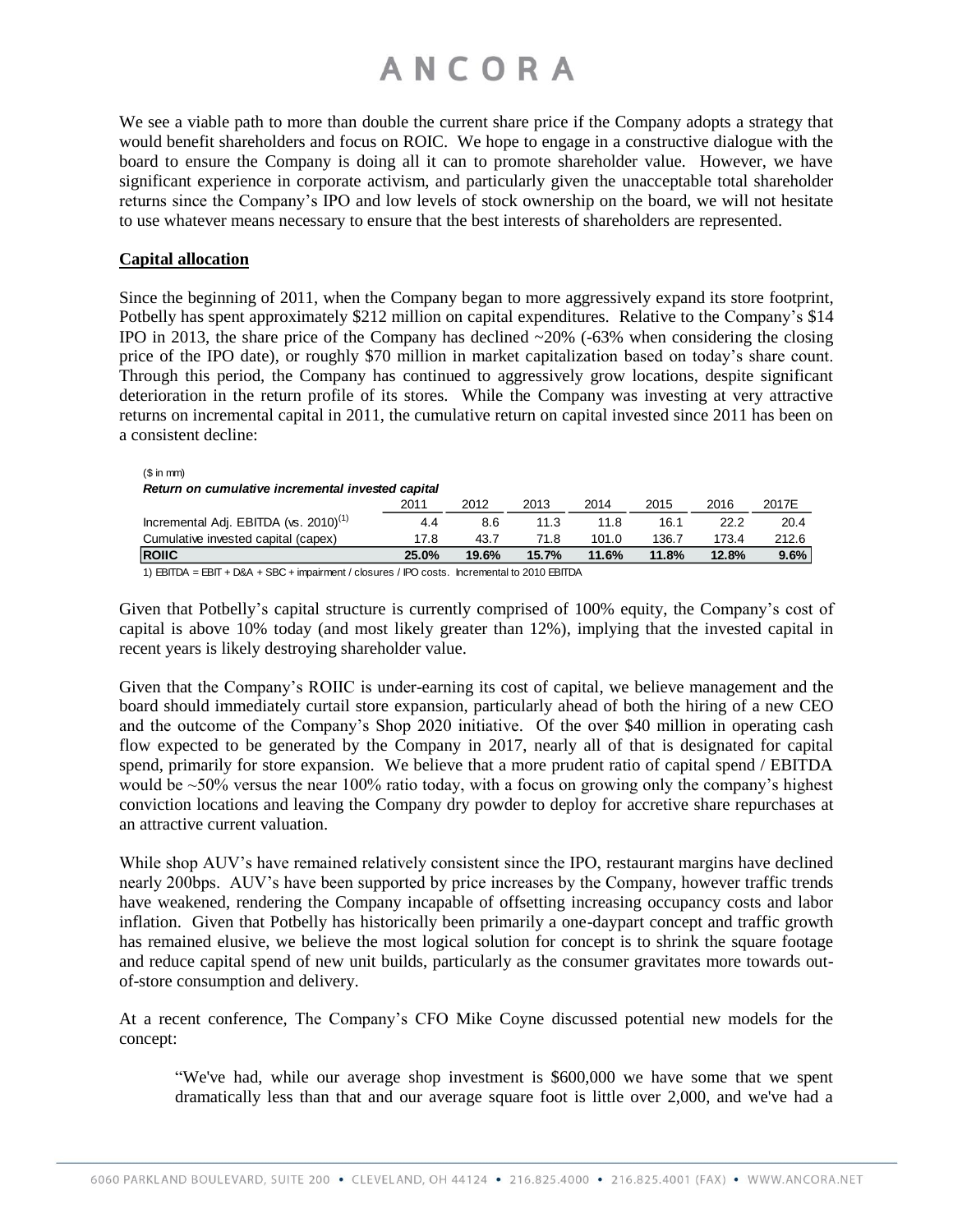couple of shops that are much less than that and worked well for us in great returns. Most recently, what we did is we did a build-out of a shop in a hospital in downtown Chicago, Lurie Children's Hospital and it's all of 600 square feet compared to that of 2,000 or 2,200 and it is doing phenomenally well, better than even our average revenue of shop.

So, whether it's in lobbies, in the lobby of a hospital or the lobby of a Goldman Sachs, of a big building or airports or universities, et cetera, we can take a 600-square-foot space and turn it into a very profitably high-value Potbelly shop that sells most everything that we sell in a normal shop. And we actually have the ability, we think, to go even smaller as long as we have some nearby space for commissary to store some things"

Below is a comparison of the potential return profile of the current shop versus the one outlined by Mike, along with a more conservative look at what returns at a lower traffic "kiosk" could look like:

|                                | <b>Current</b> | Conserv.<br>Kiosk | Kiosk<br>example <sup>2</sup> |
|--------------------------------|----------------|-------------------|-------------------------------|
| Average square feet            | 2,200.0        | 600.0             | 600.0                         |
| Build cost / unit              | \$600,000.0    | \$350,000.0       | \$350,000.0                   |
| \$ cost / sq ft                | 272.7          | 583.3             | 583.3                         |
| AUV (2017E)                    | \$1,030,360.5  | \$750,000.0       | \$1,100,000.0                 |
| \$ sales / sq ft               | 468.3          | 1,250.0           | 1,833.3                       |
| Restaurant margin <sup>1</sup> | 18.2%          | 18.2%             | 18.2%                         |
| Restaurant profit              | 187,962.1      | 136,817.7         | 200,666.0                     |
| G&A @ 10%                      | (18, 796.2)    | (13,681.8)        | (20,066.6)                    |
| EBITDA / store                 | 169,165.9      | 123,135.9         | 180,599.4                     |
| D&A (10 years)                 | (60,000.0)     | (35,000.0)        | (35,000.0)                    |
| <b>EBIT</b>                    | 109,165.9      | 88,135.9          | 145,599.4                     |
| Taxes @ 38.5%                  | (42,028.9)     | (33, 932.3)       | (56,055.8)                    |
| <b>NOPAT</b>                   | 67,137.0       | 54,203.6          | 89,543.6                      |
| <b>ROIC</b>                    | 11.2%          | 15.5%             | 25.6%                         |
| Relative to current            |                | 138.4%            | 228.6%                        |
| Note: Estimates in blue        |                |                   |                               |

1) 2017E margin

2) Per CFO at GS conference

*Source: Company filings, Ancora estimates, Factset*

If the kiosk concept Mike Coyne outlined recently is scalable, it has the potential to dramatically improve shareholder returns. We would also note that we are likely being conservative by making restaurant margins the same as current in the "Conserv. kiosk" and "Kiosk example" cases, as occupancy costs would likely be materially lower as a percentage of sales in the two kiosk examples. We believe the board and management need to address the deteriorating return profile immediately and drastically slow the build out of locations, particularly in light of the Shop 2020 review (which will hopefully explore the smaller box / kiosk model in depth), and ahead of a new CEO being hired. Given that the Company's sales per square foot has stagnated over the last few years, reducing square feet is the easiest path to improving returns. As seen in the peer comparison below, the Company is well below the median sales / sq feet for comparable fast casual businesses, which further supports the case of shrinking the Potbelly box.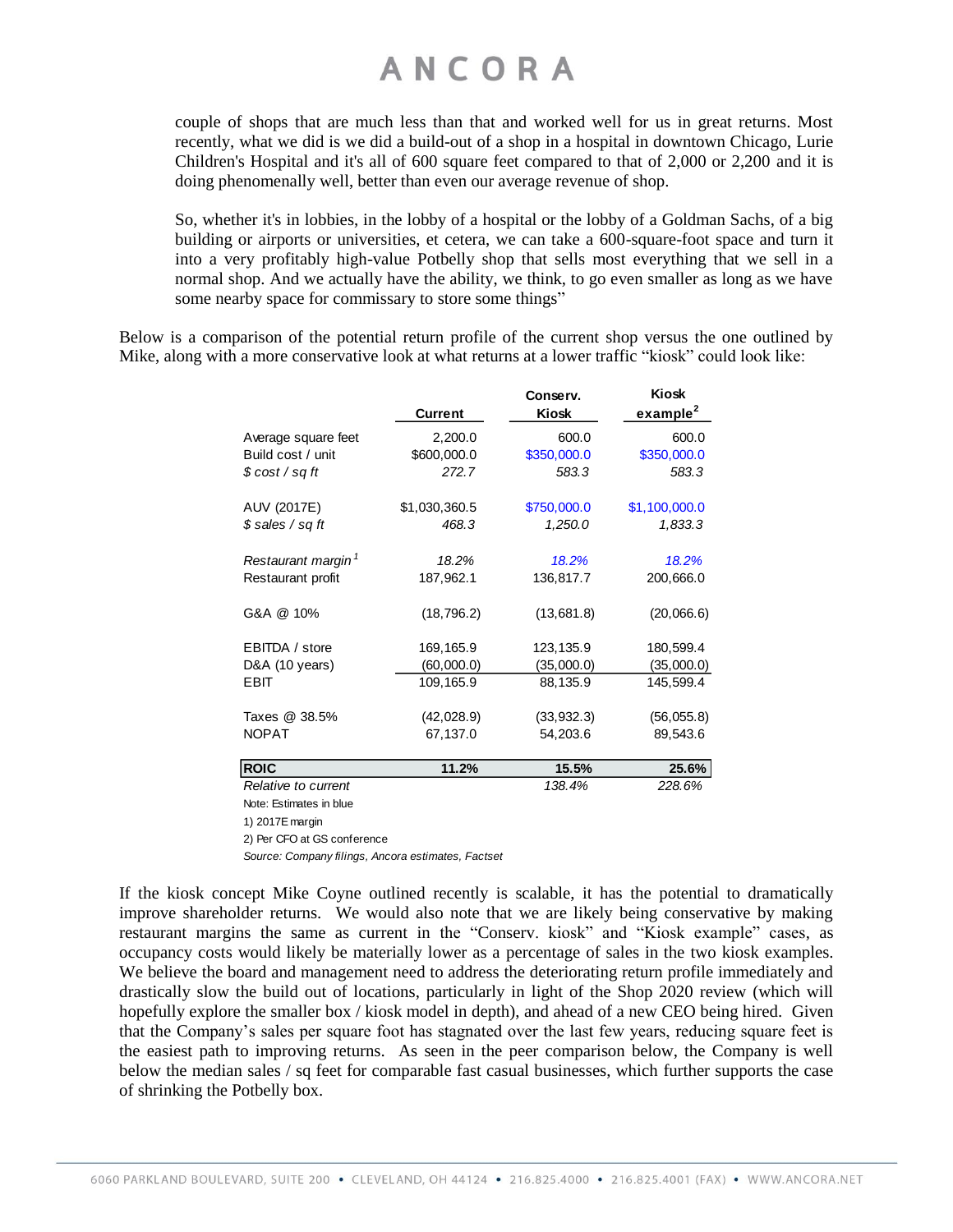| Company                       | Ave sq ft | <b>AUV (\$000s)</b> | Sales / sq ft |
|-------------------------------|-----------|---------------------|---------------|
| <b>Chipotle Mexican Grill</b> | 2,500.0   | \$1,704.2           | \$681.7       |
| Shake Shack                   | 3,250.0   | 4,052.3             | 1,246.9       |
| Zoe's Kitchen                 | 2,750.0   | 1,306.9             | 475.2         |
| <b>Habit Restaurants</b>      | 2,400.0   | 1.714.1             | 714.2         |
| Noodles & Co                  | 2,650.0   | 1.179.8             | 445.2         |
| Pollo Tropical                | 3,250.0   | 2,220.8             | 683.3         |
| <b>Potbelly</b>               | 2,300.0   | 1,053.3             | 458.0         |
|                               |           |                     |               |
| Average                       | 2,728.6   | 1,890.2             | 672.1         |
| Median                        | 2,650.0   | 1,704.2             | 681.7         |
|                               |           |                     |               |

Note: based on year end 2016 AUV and store count

*Source: Company filings, Capital IQ*

In the current environment of evolving consumer behavior (online ordering, increasing delivery / out of store frequency), Potbelly has the advantage of being underbuilt relative to its ultimate addressable market and can cater to these trends. The Company is not burdened with a full nationwide network of shops that may not fit with where consumer behavior is trending. However, ahead of concluding the analysis of what the store of the future should look like (optimizing ROIC) with Shop 2020, why does it make sense to add potentially over 150 additional units of the current  $\sim$ 2,200 sq ft. model over the next 3 years if this is not the optimal model from a capital return standpoint (potentially exacerbating the trend of deteriorating shareholder returns)? The Company has also failed to articulate why Shop 2020 will require 3 years of analysis before the Company can transition to the new shop concept.

Nevertheless, while Shop 2020 remains in the data collection phase, we believe the prudent strategy would be to dramatically slow unit growth. We would suggest a capex/EBITDA ratio of ~50%, which we believe to be a reasonable target mix of cash generation and growth. In this case, the Company could focus on growing its highest conviction units from a ROIC perspective, and also continue to return capital to shareholders.

#### **Franchise Strategy**

After its IPO in October of 2013, the Company has generated merely  $\sim $17$  million of free cash flow ("FCF") from the first quarter of 2014 through the first quarter of 2017. While a substantial amount of the Company's capital expenditures represents store expansion, we have shown that the incremental returns of owned-store investment (in its current form) have been deteriorating. In addition to becoming more efficient in its capital allocation, the Company should focus on driving growth in free cash flow rather than just revenue and EBITDA growth.

We believe that Potbelly should look at dramatically increasing the franchise mix of its store base through both looking into re-franchising a portion of its current store base, and also driving its unit growth with a much higher weight of franchises vs. owned stores. As we discuss in further detail below, an increased franchise mix would result in multiple benefits for the Company, including:

• Potbelly's 100% equity funding is sub-optimal for driving shareholder returns. Given that Potbelly is primarily a one-daypart concept, rent expense as a percentage of sales is relatively higher than most of its other fast casual peers, resulting in a substantial level of lease adjusted debt (even though the Company has no capital structure debt). Materially increasing the percentage of franchises in the store base would drive down rent expense as a % of sales and would also improve cash generation, strengthening the Company's balance sheet. Together, these would improve Potbelly's position to add capital structure debt at attractive terms, which would lower its cost of capital and improve shareholder returns. An improved FCF profile in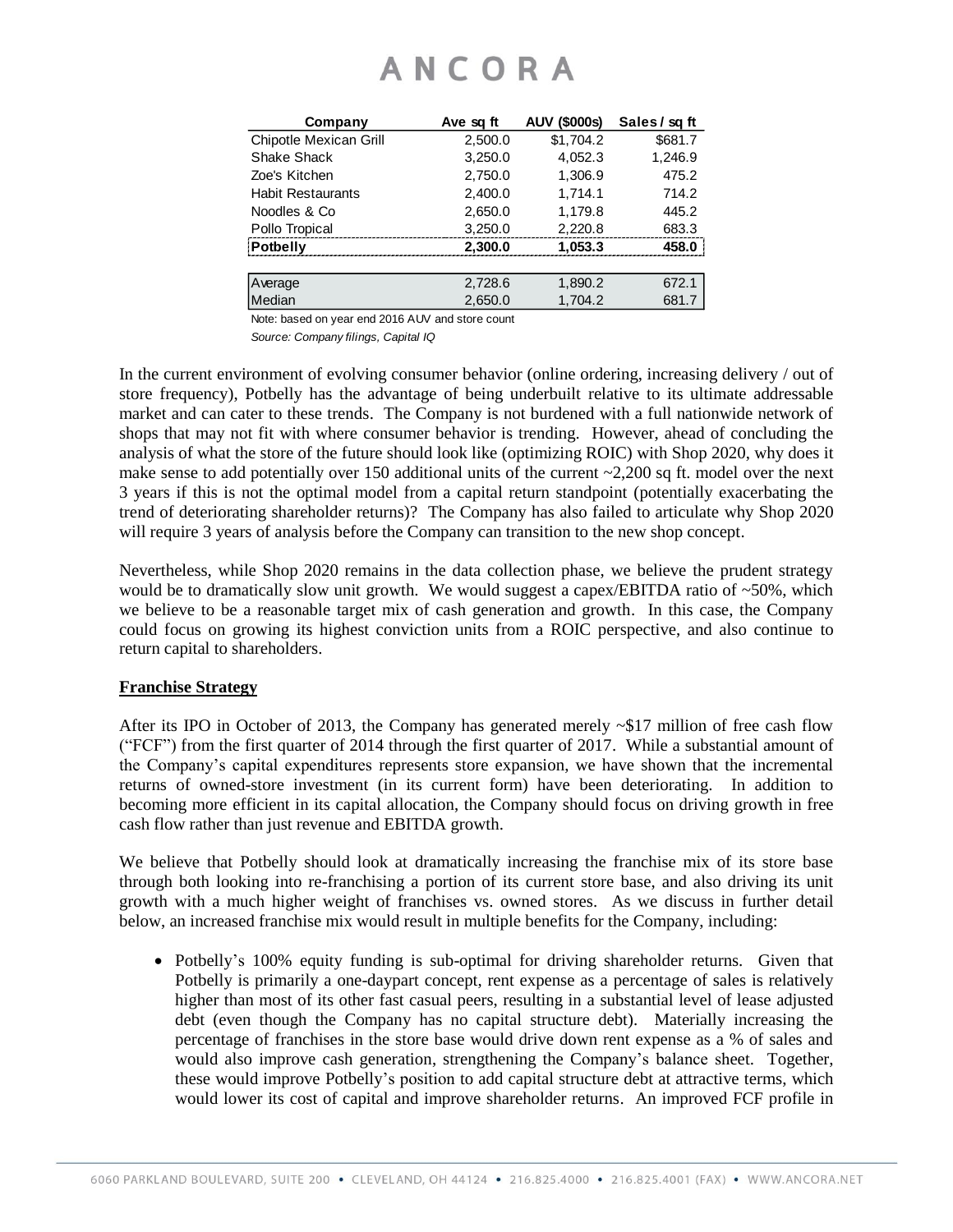conjunction with capital structure optionality also opens up strategic flexibility for Potbelly's board, as this transition would also increase the likelihood of private equity interest and increase private equity's ability to pay should the Company choose to explore strategic alternatives

- The re-franchising of a meaningful portion of Potbelly's store base would generate a significant infusion of cash. This capital could be deployed to repurchase shares at an attractive valuation. A meaningful share repurchase today would be especially accretive should the Company take steps to improve ROIC as discussed previously in this letter
- We believe the combination of dramatically altering the franchise mix and share buybacks could more than double FCF / share versus the current consensus case

As it is conducting the CEO search, the board should identify managers with significant franchise experience. We believe the strong shop level returns at Potbelly, high quality product and brand, and relatively straightforward concept make it an attractive candidate for franchisees. As we illustrate below, transitioning the store base mix more heavily toward franchises can dramatically improve ROIC for Potbelly, and the board should strongly consider a candidate with successful franchise experience to lead this transition.

If the Company continues to grow primarily through owned stores, we believe Potbelly's strategic flexibility to add capital structure debt or pursue a going private transition at an attractive multiple is diminished. Under the framework used by the ratings agencies (rent capitalized at 6.0x), below is the outlook for Potbelly's lease adjusted leverage in the current predominantly owned stores case.

| $$$ in mm)                                                                                                                                                                                                                                                                                                                                                  | 2016   | 2017E  | 2018E  | 2019E   | 2020E   |
|-------------------------------------------------------------------------------------------------------------------------------------------------------------------------------------------------------------------------------------------------------------------------------------------------------------------------------------------------------------|--------|--------|--------|---------|---------|
| Occupancy expense                                                                                                                                                                                                                                                                                                                                           | \$52.4 | \$59.0 | \$64.7 | \$69.7  | \$75.2  |
| Rent expense <sup>1</sup>                                                                                                                                                                                                                                                                                                                                   | 41.9   | 47.2   | 51.7   | 55.7    | 60.1    |
| % of occupancy                                                                                                                                                                                                                                                                                                                                              | 79.9%  | 79.9%  | 79.9%  | 79.9%   | 79.9%   |
| Capitalized leases (6.0x)                                                                                                                                                                                                                                                                                                                                   | 251.5  | 283.1  | 310.1  | 334.4   | 360.6   |
| Net cash <sup>2</sup>                                                                                                                                                                                                                                                                                                                                       | 23.4   | 23.0   | 37.9   | 56.2    | 76.9    |
| Lease adjusted net debt                                                                                                                                                                                                                                                                                                                                     | 228.1  | 260.0  | 272.1  | 278.3   | 283.7   |
| Adj. EBITDAR                                                                                                                                                                                                                                                                                                                                                | \$84.9 | \$88.3 | \$99.3 | \$109.8 | \$121.3 |
| Lease adj. debt / EBITDAR                                                                                                                                                                                                                                                                                                                                   | 2.7x   | 2.9x   | 2.7x   | 2.5x    | 2.3x    |
| $\mathcal{L}$ $\mathcal{L}$ $\mathcal{L}$ $\mathcal{L}$ $\mathcal{L}$ $\mathcal{L}$ $\mathcal{L}$ $\mathcal{L}$ $\mathcal{L}$ $\mathcal{L}$ $\mathcal{L}$ $\mathcal{L}$ $\mathcal{L}$ $\mathcal{L}$ $\mathcal{L}$ $\mathcal{L}$ $\mathcal{L}$ $\mathcal{L}$ $\mathcal{L}$ $\mathcal{L}$ $\mathcal{L}$ $\mathcal{L}$ $\mathcal{L}$ $\mathcal{L}$ $\mathcal{$ |        |        |        |         |         |

1) Per 10K, assumes same % after 2016

2) Assumes no share buybacks after 2017 *Source: Company filings, Ancora estimates*

However, if the Company were to pursue a re-franchising transaction (150 stores, all sold in 2017 in this case for illustrative purposes at 5x store EBITDA) and changed the mix of unit growth such that franchises accounted for ~50% of stores by 2020, Potbelly would be in a much stronger position with regards to its balance sheet. Also, with lease adjusted debt / EBITDAR significantly lower in the franchise case, the Company is a much more attractive LBO candidate as the required equity check for private equity is dramatically reduced and the ability to pay a premium multiple increases.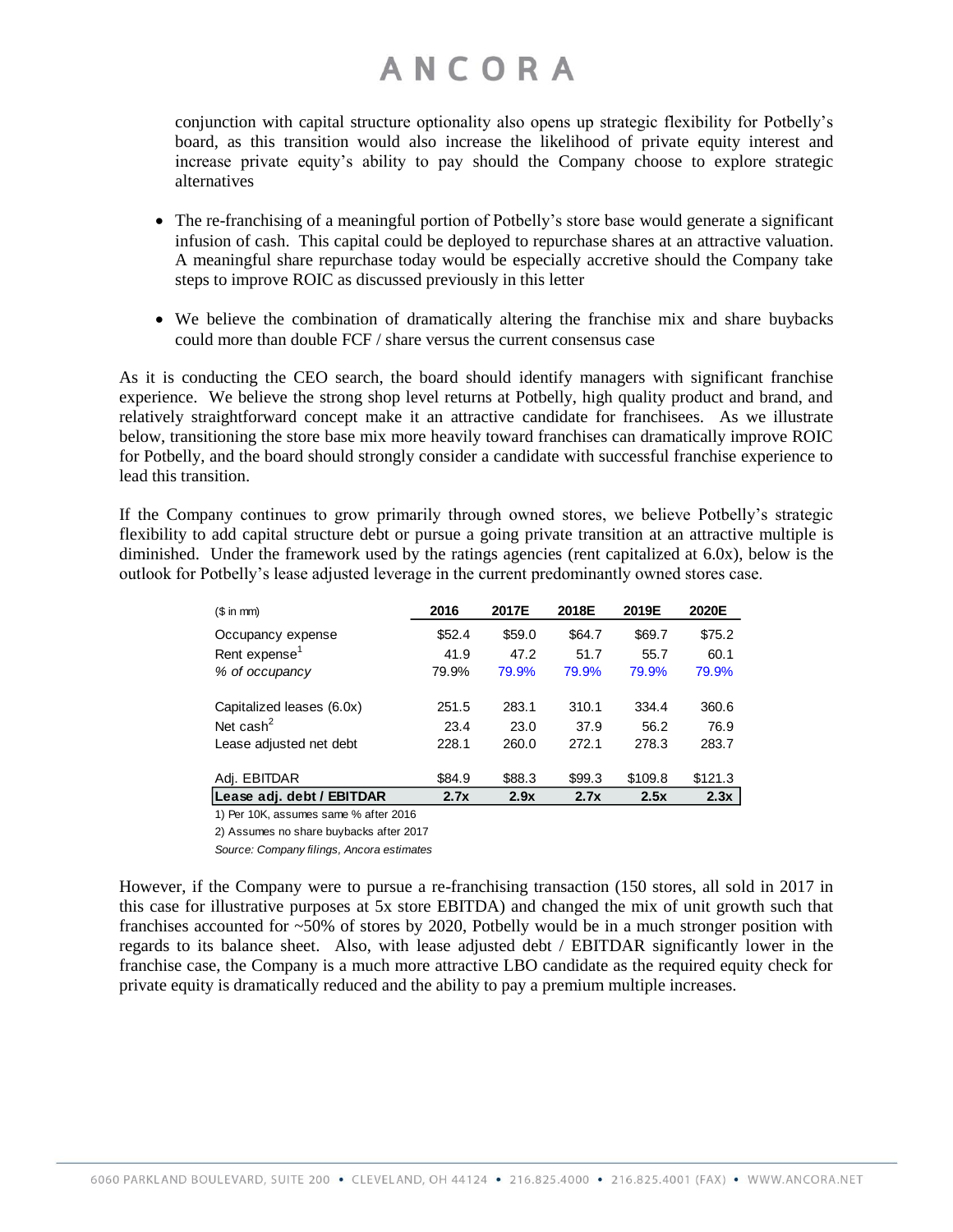| (\$ in mm)                | 2016   | 2017E  | 2018E  | 2019E  | 2020E  |
|---------------------------|--------|--------|--------|--------|--------|
| Occupancy expense         | \$52.4 | \$43.4 | \$48.0 | \$49.9 | \$51.7 |
| Rent expense <sup>1</sup> | 41.9   | 34.7   | 38.4   | 39.9   | 41.3   |
| % of occupancy            | 79.9%  | 79.9%  | 79.9%  | 79.9%  | 79.9%  |
| Capitalized leases (6.0x) | 251.5  | 208.3  | 230.2  | 239.2  | 247.9  |
| Net cash $^2$             | 23.4   | 103.5  | 132.4  | 165.2  | 199.8  |
| Lease adjusted net debt   | 228.1  | 104.8  | 97.8   | 74.0   | 48.1   |
| Adj. EBITDAR              | \$84.9 | \$71.5 | \$85.3 | \$92.4 | \$99.7 |
| Lease adj. debt / EBITDAR | 2.7x   | 1.5x   | 1.1x   | 0.8x   | 0.5x   |

1) Per 10K, assumes same % after 2016

2) Assumes no share buybacks after 2017

*Source: Company filings, Ancora estimates*

In addition to improving the balance sheet, a cash infusion from a re-franchising transaction could be put to use for a meaningful buyback. Historical multiples of EBITDA on similar deals have ranged in the 4x-6x range, with the most relevant recent deals transacting at a mid 5x multiple. We estimate that, in our 150 shops sold case, the Company could generate nearly \$90 million after tax that could be returned to shareholders or used for accretive growth.

| (\$ in mm, except AUV in 000s)<br>Number of stores converted<br>% 2017 year end total | 150.0<br>33.9% |
|---------------------------------------------------------------------------------------|----------------|
| <b>2017E AUV</b>                                                                      | 1,030.4        |
| Annual sales (sold stores)                                                            | \$154.6        |
| 2017E restaurant margin %                                                             | 18.2%          |
| 4-wall EBITDA (sold stores)                                                           | \$28.2         |
| G&A adjustement                                                                       | (4.6)          |
| Multiple                                                                              | 5.0x           |
| Sold store EV                                                                         | \$117.8        |
| 2017E PP&E                                                                            | 113.0          |
| Basis for sold stores <sup>1</sup>                                                    | 38.4           |
| Tax rate                                                                              | 38.5%          |
| Taxes in transaction                                                                  | 30.6           |
| Net proceeds                                                                          | 87.2           |
| % of market cap                                                                       | 30.2%          |
|                                                                                       |                |

1) PP&E \* % of stores sold

*Source: Company filings, Ancora estimates*

The Company can also dramatically improve its free cash flow generation and return on capital in a model that was more franchise weighted. The following comparison assumes again that 150 stores are re-franchised in 2017 – we recognize that this is aggressive timing and the store base would have to be sold likely on a regional basis over a multi-year time horizon – however the longer term impact by 2020 is largely the same. We also convert all stores in 2017 so we can show the returns on incremental capital invested in 2018-2021 off of a fully converted base (apples-to-apples). The model assumes 0.6% CAGR for owned store AUV from 2017-2021 in the "current case" and a 1.3% CAGR for owned store AUV in the "franchise case" over the same period, with the difference being driven by the assumption that new stores have lower AUV than stores currently in the base, and because there is more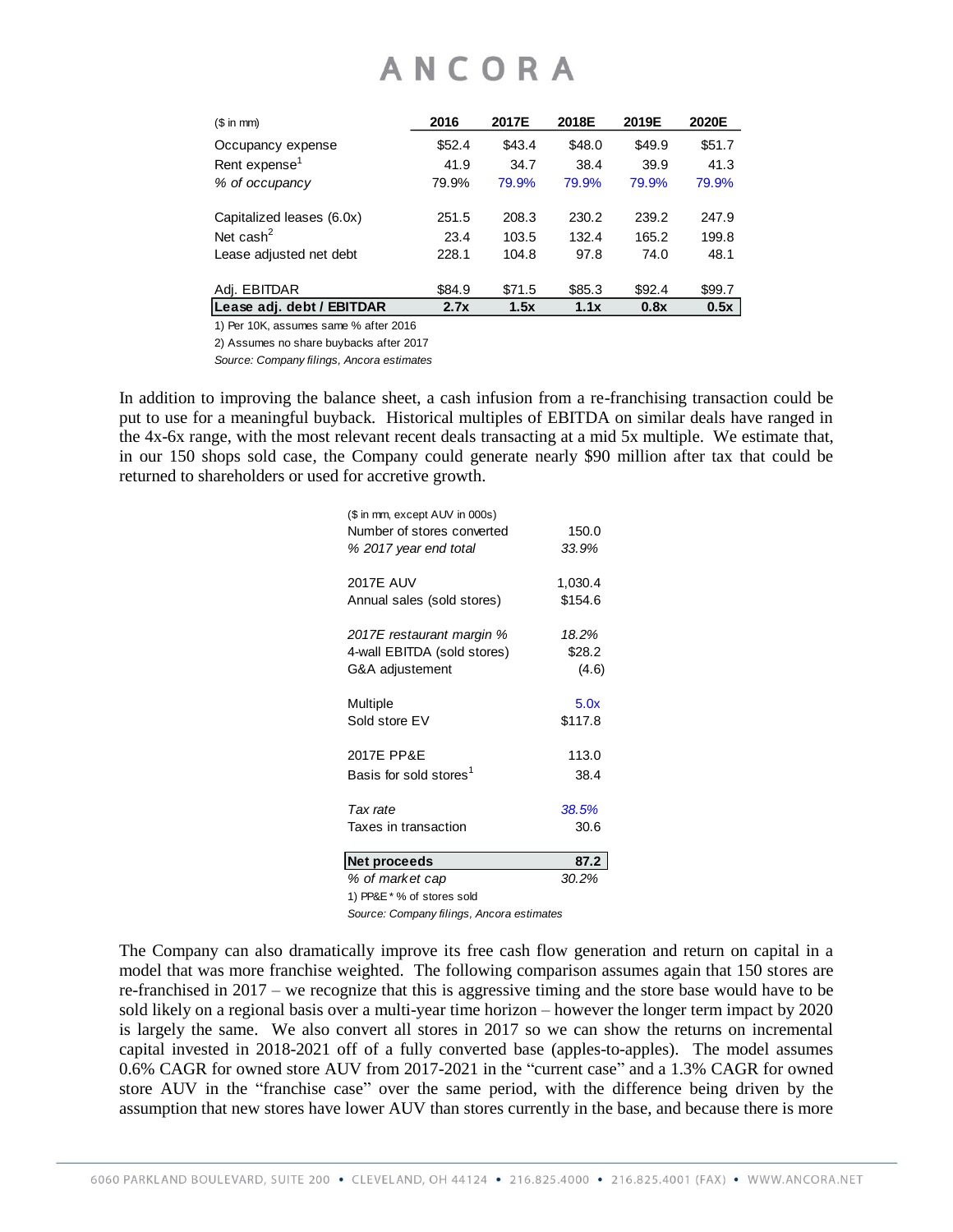owned store growth in the "current case," AUV growth is slower in that model. Regardless, we believe our assumptions to be fairly conservative in both cases.

| <b>Current plan</b>     | 2017E   | 2018E   | 2019E   | 2020E   | 2021E   | Franchise plan          | 2017E      | 2018E   | 2019E   | 2020E   | 2021E   |
|-------------------------|---------|---------|---------|---------|---------|-------------------------|------------|---------|---------|---------|---------|
| Owned stores            | 442.0   | 472.0   | 504.0   | 538.0   | 574.0   | Owned stores            | 292.0      | 302.0   | 309.0   | 318.0   | 329.0   |
| Net stores added        | 31.0    | 30.0    | 32.0    | 34.0    | 36.0    | Net stores added        | 31.0       | 10.0    | 7.0     | 9.0     | 11.0    |
| % growth                | 7.5%    | 6.8%    | 6.8%    | 6.7%    | 6.7%    | % growth                | $(29.0\%)$ | 3.4%    | 2.3%    | 2.9%    | 3.5%    |
| <b>Franchise stores</b> | 66.0    | 96.0    | 116.0   | 136.0   | 156.0   | <b>Franchise stores</b> | 216.0      | 261.0   | 306.0   | 351.0   | 396.0   |
| Net stores added        | 23.0    | 30.0    | 20.0    | 20.0    | 20.0    | Net stores added        | 23.0       | 45.0    | 45.0    | 45.0    | 45.0    |
| % growth                | 53.5%   | 45.5%   | 20.8%   | 17.2%   | 14.7%   | % growth                | 53.5%      | 20.8%   | 17.2%   | 14.7%   | 12.8%   |
| % owned                 | 87.0%   | 83.1%   | 81.3%   | 79.8%   | 78.6%   | % owned                 | 57.5%      | 53.6%   | 50.2%   | 47.5%   | 45.4%   |
| % franchised            | 13.0%   | 16.9%   | 18.7%   | 20.2%   | 21.4%   | % franchised            | 42.5%      | 46.4%   | 49.8%   | 52.5%   | 54.6%   |
| Owned revenue           | 434.2   | 471.7   | 507.8   | 546.3   | 587.3   | Owned revenue           | 318.8      | 350.7   | 365.5   | 380.0   | 397.2   |
| Franchise revenue       | 3.5     | 5.1     | 6.0     | 7.0     | 8.1     | Franchise revenue       | 11.0       | 18.2    | 21.0    | 23.8    | 26.7    |
| <b>Total revenue</b>    | \$437.7 | \$476.8 | \$513.8 | \$553.4 | \$595.4 | <b>Total revenue</b>    | \$329.8    | \$368.9 | \$386.5 | \$403.9 | \$423.9 |
| Gross profit            | 130.4   | 143.4   | 155.7   | 169.1   | 183.2   | Gross profit            | 104.3      | 121.3   | 129.3   | 137.4   | 146.3   |
| % margin                | 29.8%   | 30.1%   | 30.3%   | 30.6%   | 30.8%   | % margin                | 31.6%      | 32.9%   | 33.5%   | 34.0%   | 34.5%   |
| Adj EBITDA              | 41.2    | 47.6    | 54.0    | 61.2    | 68.9    | Adj EBITDA              | 36.8       | 46.9    | 52.6    | 58.4    | 64.7    |
| % margin                | 9.4%    | 10.0%   | 10.5%   | 11.1%   | 11.6%   | % margin                | 11.2%      | 12.7%   | 13.6%   | 14.5%   | 15.3%   |
| Capex                   | 39.1    | 33.2    | 35.8    | 38.5    | 41.3    | Capex                   | 34.8       | 17.4    | 16.1    | 17.9    | 19.9    |
| % intensity             | 8.9%    | 7.0%    | 7.0%    | 7.0%    | 6.9%    | % intensity             | 10.6%      | 4.7%    | 4.2%    | 4.4%    | 4.7%    |
| UFCF <sup>1</sup>       | \$2.0   | \$14.3  | \$18.2  | \$22.7  | \$27.6  | UFCF <sup>1</sup>       | \$2.0      | \$29.6  | \$36.5  | \$40.5  | \$44.8  |
| Incremental EBITDA      |         | 6.4     | 12.9    | 20.0    | 27.8    | Incremental EBITDA      |            | 10.1    | 15.7    | 21.6    | 27.9    |
| Incremental capex       |         | 33.2    | 69.1    | 107.6   | 148.8   | Incremental capex       |            | 17.4    | 33.4    | 51.4    | 71.2    |
| <b>Incremental ROIC</b> |         | 19.3%   | 18.6%   | 18.6%   | 18.7%   | <b>Incremental ROIC</b> |            | 58.1%   | 47.1%   | 42.0%   | 39.1%   |
| 1) EBITDA - capex       |         |         |         |         |         | 1) EBITDA - capex       |            |         |         |         |         |

*Source: Company filings, Ancora estimates*

*Source: Company filings, Ancora estimates*

In the current plan, pre-tax ROIIC continues to underwhelm and the Company likely generates very little or negative returns to shareholders after tax, assuming a low double digit cost of capital. While the Company does generate additional cash in this scenario, it would be more beneficial for shareholders if the capital was not spent in the first place.

In the franchise case, it is clear that Potbelly would generate returns well above its cost of capital and drive material value for shareholders. Adopting this strategy also greatly improves returns without underwriting any dramatic improvement in the underlying business, which would all be upside to this analysis.

Since the IPO, we believe there has been a lack of accountability by this board with regards to driving value for shareholders. By slowing low or negative returning owned store growth and shifting to a franchise based model, the Company can produce meaningfully higher FCF / share than the current consensus projections, particularly should the proceeds from a re-franchising transaction be used to repurchase stock. As seen below, adopting the franchise strategy could realistically more than double the share price by 2020.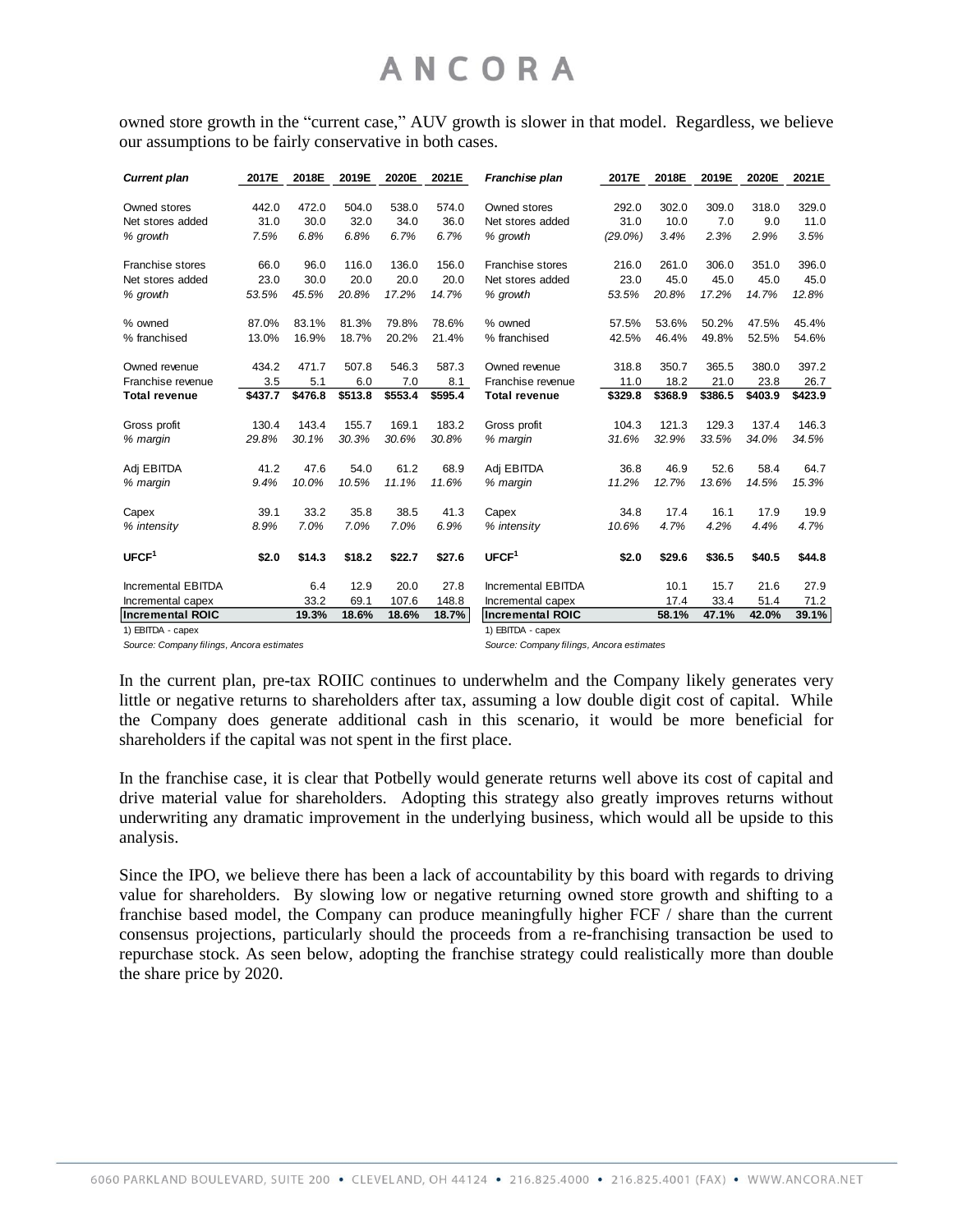| (\$ in mm, except per share)                 |         | Consensus case |         | Franchise case |         |         |  |
|----------------------------------------------|---------|----------------|---------|----------------|---------|---------|--|
|                                              | 2018    | 2019           | 2020    | 2018           | 2019    | 2020    |  |
| <b>EBITDA</b>                                | \$47.6  | \$54.0         | \$61.2  | \$46.9         | \$52.6  | \$58.4  |  |
| Capex                                        | 33.2    | 35.8           | 38.5    | 17.4           | 16.1    | 17.9    |  |
| Free cash flow                               | 9.9     | 13.2           | 15.7    | 23.9           | 27.7    | 29.5    |  |
| Cash for buyback                             | 12.0    | 16.0           | 19.0    | 119.0          | 30.0    | 35.0    |  |
| Buyback price                                | 13.00   | 15.00          | 17.50   | 18.00          | 20.00   | 22.00   |  |
| Ending net cash                              | 25.9    | 28.2           | 29.9    | 13.4           | 16.2    | 15.8    |  |
| Pro Forma shares outstanding                 | 25.5    | 25.0           | 24.4    | 22.5           | 21.8    | 21.0    |  |
| <b>FCF / share</b>                           | \$0.39  | \$0.53         | \$0.64  | \$1.06         | \$1.27  | \$1.41  |  |
| FCF yield (current)                          | 3.4%    | 4.7%           | 5.7%    | 9.4%           | 11.3%   | 12.5%   |  |
| After-tax operating profit <sup>1</sup>      | 7.0     | 9.4            | 12.2    | 12.4           | 15.5    | 18.8    |  |
| Invested capital                             | 115.5   | 117.8          | 120.3   | 90.8           | 85.9    | 79.3    |  |
| <b>Corporate level ROIC</b>                  | 6.0%    | 8.0%           | 10.1%   | 13.7%          | 18.1%   | 23.7%   |  |
| <b>Target EBITDA multiple</b>                | 6.5x    | 6.5x           | 6.5x    | 8.5x           | 8.5x    | 8.5x    |  |
| EV                                           | 309.2   | 351.1          | 397.6   | 398.9          | 446.8   | 496.2   |  |
| Net cash                                     | 25.9    | 28.2           | 29.9    | 13.4           | 16.2    | 15.8    |  |
| Market cap                                   | 335.2   | 379.3          | 427.5   | 412.4          | 463.0   | 512.0   |  |
| <b>Price target</b>                          | \$13.15 | \$15.19        | \$17.51 | \$18.30        | \$21.25 | \$24.39 |  |
| % to current                                 | 16.9%   | 35.1%          | 55.6%   | 62.6%          | 88.9%   | 116.8%  |  |
| Implied FCF yield %                          | 2.9%    | 3.5%           | 3.7%    | 5.8%           | 6.0%    | 5.8%    |  |
| 1) Projected operating income taxed at 38.5% |         |                |         |                |         |         |  |

*Source: Company filings, Ancora estimates, Factset*

In the franchise case, the Company begins to generate corporate level returns well in excess of its cost of capital, while the consensus case fails to generate any value for shareholders absent a material improvement in business fundamentals. Over the past 2 years, the Company has traded primarily in the  $6.0x - 8.0x$  EBITDA range, and we believe absent any change in strategy, the stock will continue to trade at the low end of that range. While we do not invest in companies for multiple expansion, higher ROIC businesses correlate strongly with higher multiples paid, and we believe if Potbelly were to drive the return improvement demonstrated in the franchise case, it would command a multiple likely higher than the one shown in our analysis. For example, in 2006 before its transition to a higher franchise mix, Jack-in-the-Box also traded at approximately 7.0x EBITDA, but now trades ~12.0x reflecting the better return profile of the franchise model.

#### *JACK ROIC vs. EBITDA multiple*

|                             | 2006  | Current |
|-----------------------------|-------|---------|
| % of Stores - Company Owned | 64.5% | 26.5%   |
| % of Stores - Franchised    | 35.5% | 73.5%   |
| <b>ROIC</b>                 | 12.0% | 17.7%   |
| EV / EBITDA NTM Multiple    | 6.9x  | 12.2x   |
| Source: Factset, Capital IQ |       |         |

At JACK's current EBITDA multiple of ~12x on 2020 EBITDA in our franchise case, Potbelly would be worth nearly \$35 per share, over 200% above today's share price.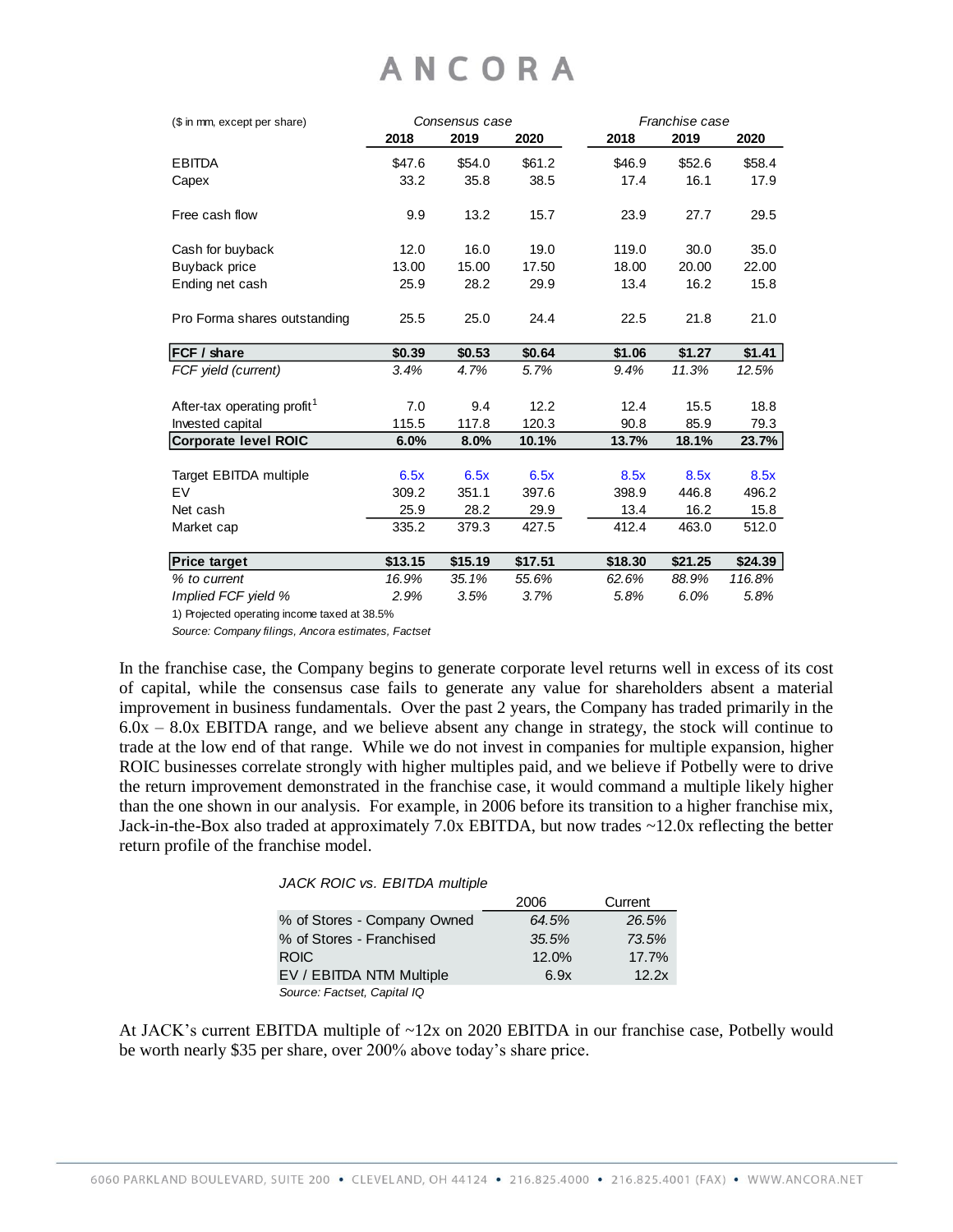#### **Corporate Governance**

As the board navigates the CEO search process we believe it is important that a shareholder appointed board member be immediately added to the board to participate in the selection process. After Aylwin Lewis' departure, all executive officers and board members own collectively less than 5% of the Company. Even more concerning is the extremely low participation rate of insiders purchasing shares of Potbelly. The May 8, 2017 purchase of shares by Peter Bassi appears to be the only actual purchase of stock by current insiders in the last three years. In fact, of the 1,113,681 shares of stock and options held by insiders today, only 33,650 (approx. 3%) of those shares were actually purchased. The remaining are the result of restricted stock units (RSUs) and options grants, and options account for 74% of the shares held by insiders today.

Additionally, Potbelly's board must create a new compensation structure that aligns executive compensation with shareholder returns. Since the IPO, the Company's board has generously compensated the Company's executives despite poor total shareholder returns and inconsistent operating performance.

|                                         |                                           |      |               | <b>Total Cash</b> | Option/RSU | <b>Total Exec.</b> |
|-----------------------------------------|-------------------------------------------|------|---------------|-------------------|------------|--------------------|
| Name                                    | Title                                     | Year | <b>Salary</b> | Comp              | Awards     | Comp               |
| Lewis, Aylwin B.                        | Chairman, CEO & President                 | 2011 | 700.000       | 1.270.683         | 1.050.196  | 2,320,879          |
|                                         |                                           | 2012 | 700.000       | 1.000.641         |            | 1.000.641          |
|                                         |                                           | 2013 | 709.327       | 1.118.282         | 1,200,002  | 2,316,244          |
|                                         |                                           | 2014 | 725.000       | 725.000           |            | 725,000            |
|                                         |                                           | 2015 | 725.000       | 1,555,647         |            | 1,555,647          |
|                                         |                                           | 2016 | 725.000       | 1,025,000         | 1,049,500  | 2,074,500          |
| Coyne, Michael                          | CFO and SVP                               | 2015 | 244.162       | 412.007           | 1.039.050  | 1.451.057          |
|                                         |                                           | 2016 | 383.221       | 493.221           | 200,000    | 693,221            |
| Revord, Matthew J.                      | Chief Legal Officer, SVP, General Counsel | 2016 | 357.673       | 457.673           | 180.000    | 637,673            |
| Younglove-Webb, Julie SVP of Operations |                                           | 2015 | 299.670       | 503.600           | 658.065    | 1.161.665          |

*Source: Capital IQ*

Considering the majority of this board has overseen the significant under-performance of Potbelly's stock price (see below), and has shown such a lack of conviction in the Company's operating plan (as evidenced by minimal purchases of stock), shareholders deserve representation on the board by professionals that actually have a real vested interest in maximizing shareholder value. We would be happy to assist the board in identifying acceptable board candidates, and we reserve the right to potentially pursue board representation at next year's annual meeting if necessary.

|                                                                                                             | <b>Total Returns</b> |         |            |            |                  |  |
|-------------------------------------------------------------------------------------------------------------|----------------------|---------|------------|------------|------------------|--|
|                                                                                                             | <b>YTD</b>           |         |            |            | <b>Since IPO</b> |  |
|                                                                                                             | <b>Returns</b>       | 1 Yr    | 2 Yr       | 3 Yr       | $10 - 4 - 13$    |  |
|                                                                                                             |                      |         |            |            |                  |  |
| <b>Potbelly Corp.</b>                                                                                       | $(10.5\%)$           | (11.1%) | $(15.9\%)$ | $(28.4\%)$ | (62.5%)          |  |
|                                                                                                             |                      |         |            |            |                  |  |
| Russell 2000 (TR)                                                                                           | 4.0%                 | 22.9%   | 12.4%      | 23.1%      | 36.9%            |  |
| S&P 500 (TR)                                                                                                | 9.9%                 | 19.5%   | 20.6%      | 32.3%      | 55.9%            |  |
| Consumer Discretionary Select Sector SPDR Fund                                                              | 10.9%                | 16.1%   | 19.7%      | 42.0%      | 55.5%            |  |
| <b>Restaurant Peers Average</b>                                                                             | 1.7%                 | 6.8%    | $(5.1\%)$  | 26.0%      | 45.3%            |  |
| Restaurant Peers Median                                                                                     | 1.6%                 | 5.2%    | $(9.6\%)$  | 30.8%      | 44.8%            |  |
| Note: Restaurant peers includes 43 companies across QSR, fast casual, family dining, specialty dining, etc. |                      |         |            |            |                  |  |